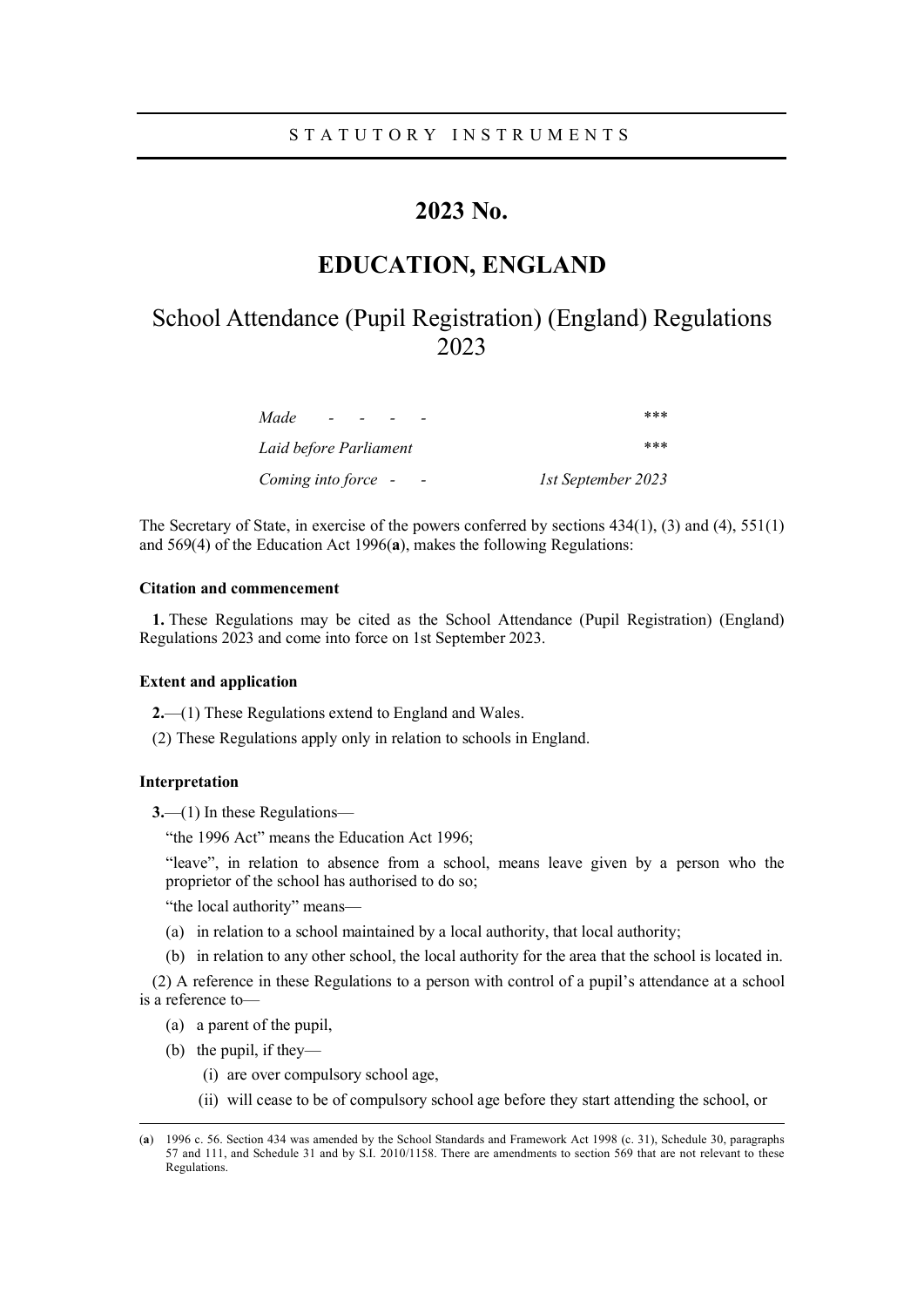- (iii) are to be admitted to the school for the purpose of receiving secondary education suitable to the requirements of pupils who are over compulsory school age, or
- (c) any other person with authority to require the pupil to attend the school.

(3) A reference in these Regulations to a pupil's starting day at a school is to be interpreted in accordance with paragraphs (4) and (5).

(4) If the pupil is to be admitted to the school by agreement between the school's proprietor and a person with control of the pupil's attendance, the pupil's starting day is—

- (a) the day that the proprietor and that person have agreed will be the first day when the pupil will attend the school, or
- (b) if they have not agreed such a day, the first day when the pupil attends the school.

(5) If the school's proprietor has a duty to admit the pupil to the school, the pupil's starting day is—

- (a) the day that a person with control of the pupil's attendance has told the proprietor is the first day when the pupil will attend the school, or
- (b) if they have not told the proprietor such a day, the first day when the pupil attends the school.

(6) A reference in these Regulations to telling something to the proprietor of a school includes telling any person authorised by the proprietor for that purpose.

## **Revocations**

**4.** The Regulations listed in the first column of the table in the Schedule are revoked to the extent specified in the third column of the table.

#### **Registers to be kept**

**5.**—(1) The proprietor of a school must ensure that an admission register is kept.

(2) The proprietor of a school must ensure that an attendance register is kept unless all the pupils at the school are boarders.

(3) The proprietor of a school must ensure that a register kept under paragraph (1) or (2) is kept electronically and that a back-up copy of that register is made at least once a month in the form of an electronic or printed copy.

#### **Method of making and amending entries**

**6.**—(1) The proprietor of a school must ensure that whenever an entry in the school's admission register or attendance register is amended, the register shows—

- (a) the original entry,
- (b) the amended entry,
- (c) the reason for the amendment,
- (d) the date on which the amendment was made, and
- (e) the name of the person who made the amendment.

(2) The proprietor must ensure that any print of the register also shows the information listed in paragraph (1).

## **Preservation of entries**

**7.** The proprietor of a school must ensure that—

(a) every entry in the school's admission or attendance register is preserved for six years beginning with the day on which the entry was made, and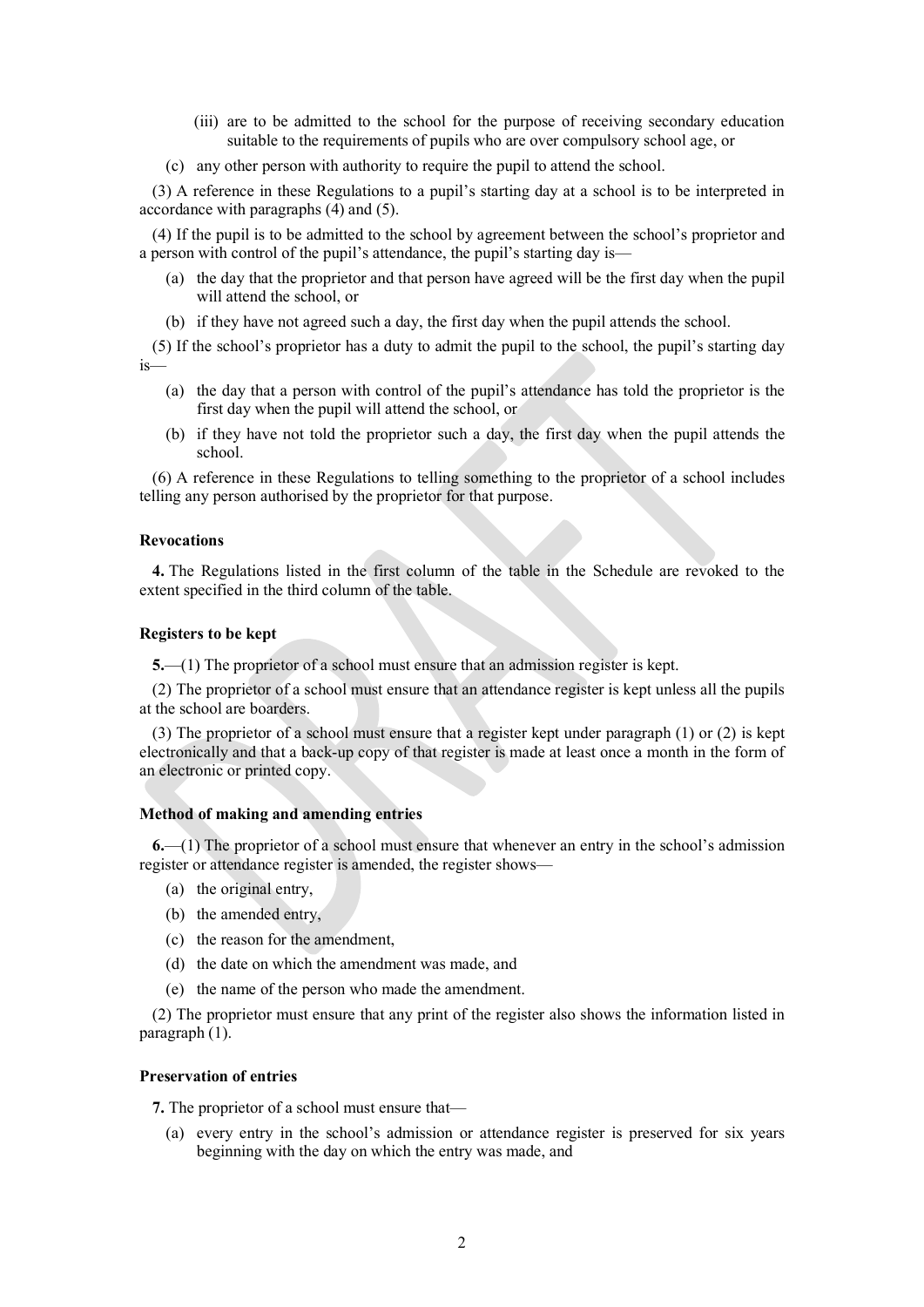(b) every back-up copy of the register made in accordance with regulation 5(3) is preserved for six years after the end of the school year that it relates to.

#### **Contents of admission register**

**8.**—(1) The proprietor of a school must ensure that the admission register contains the name of every pupil at the school.

(2) The proprietor must ensure that each pupil's name is entered in the admission register on the pupil's starting day, before the beginning of the first session on that day.

(3) The proprietor must ensure that the admission register contains the following information about each registered pupil—

- (a) full name;
- (b) name used at school;
- (c) sex;
- (d) address;
- (e) the full name and address of each of the pupil's parents;
- (f) which of the pupil's parents, if any, the pupil normally lives with and at least one telephone number by which each such parent can be contacted in an emergency;
- (g) day, month and year of birth;
- (h) day, month and year of the pupil's starting day at the school;
- (i) name and address of the last school the pupil attended, if any.

(4) If a parent of a registered pupil has told the proprietor that the pupil will in the future normally live with a parent at a specified address in addition to or instead of any address where the pupil currently normally lives, the proprietor must ensure that the admission register contains—

- (a) the address;
- (b) the full name of each parent the pupil will normally live with;
- (c) the date when the pupil will start normally living there.

(5) If the proprietor is aware that a registered pupil is or will be attending another school in one of the circumstances in paragraph (6) the proprietor must ensure that the admission register contains—

- (a) the name of the other school;
- (b) the date when the pupil started or will start attending that school.

(6) The circumstances are that—

- (a) the proprietor is a person with control of the pupil's attendance at the other school and is requiring or will require the pupil to attend that school, or
- (b) another person with control of the pupil's attendance at the other school has told the proprietor that the pupil is or will be attending that school.

(7) If the school has boarding pupils, the proprietor must ensure that the admission register states whether each registered pupil of compulsory school age is a boarder or a day pupil.

(8) If any of the details of a registered pupil mentioned in paragraphs (3) to (7) changes the proprietor must ensure that the admission register is amended accordingly as soon as reasonably possible.

#### **Deletion of names from admission register**

**9.**—(1) The proprietor of a school must ensure that the name of a pupil of compulsory school age is deleted from the admission register when—

- (a) the pupil has been registered at another school, unless—
	- (i) a school attendance order naming the school is in force in relation to the pupil,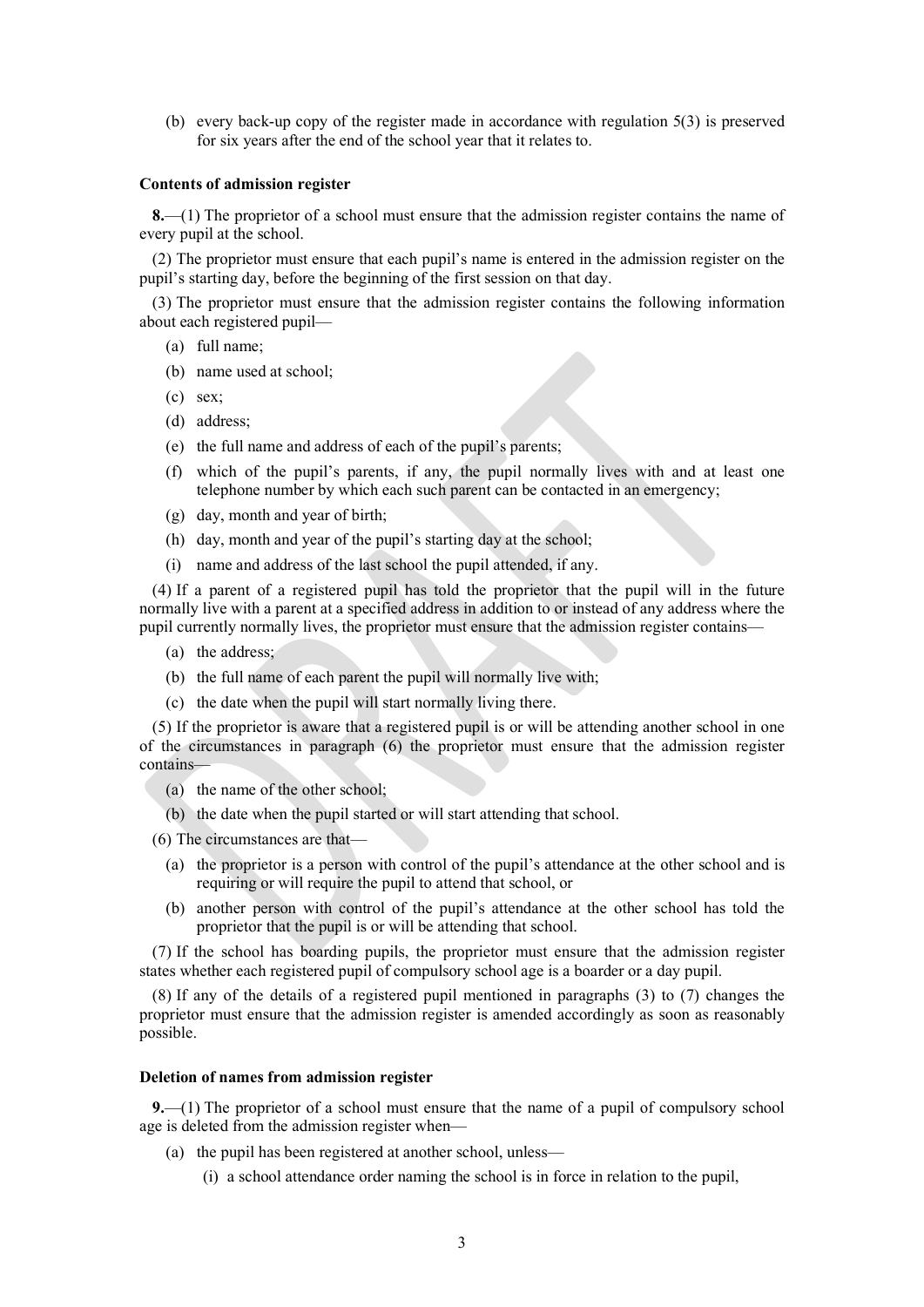- (ii) the pupil is a mobile child and the school is their main school, or
- (iii) the proprietor has agreed with a person with control of the pupil's attendance at the other school that the pupil should be registered as a pupil at more than one school,
- (b) the pupil has been admitted to the school for nursery education and—
	- (i) they have completed such education and would, if they continue attending the school, be transferred to a reception, or more senior, class at the school, but
	- (ii) the proprietor does not have reasonable grounds to believe that the pupil will attend the school again,
- (c) the pupil is also registered as a pupil at one or more other schools and—
	- (i) the proprietor does not have reasonable grounds to believe that the pupil will attend the school again,
	- (ii) the proprietor of each other school where the pupil is registered has consented to the deletion,
	- (iii) there is no school attendance order naming the school in force in relation to the pupil, and
	- (iv) the pupil is not a mobile child or, if they are, the school is not their main school,
- (d) the pupil is also registered as a pupil at one or more other schools and—
	- (i) a parent of the pupil has told the proprietor in writing that the pupil will not attend the school again,
	- (ii) there is no school attendance order naming the school in force in relation to the pupil, and
	- (iii) the pupil is not a mobile child or, if they are, the school is not their main school,
- (e) the name of the school has been substituted by the relevant local authority with that of another school in a school attendance order relating to the pupil,
- (f) a school attendance order relating to the pupil and naming the school has been revoked by the relevant local authority on the ground that arrangements have been made for the pupil to receive suitable education otherwise than at school,
- (g) a parent of the pupil has told the proprietor in writing that the pupil will no longer attend the school after a certain day and will receive education otherwise than at school and—
	- (i) that day has passed, and
	- (ii) there is no school attendance order naming the school in force in relation to the pupil,
- (h) the pupil no longer normally lives a reasonable distance from the school and—
	- (i) the proprietor does not have reasonable grounds to believe that the pupil will attend the school again, and
	- (ii) the pupil is not a boarder,
- (i) the pupil has been given leave of absence and—
	- (i) the pupil has not attended the school within the ten school days immediately after the end of the period of leave,
	- (ii) the proprietor does not have reasonable grounds to believe that the pupil is unable to attend because of sickness or an unavoidable cause, and
	- (iii) the proprietor and the local authority have jointly made reasonable efforts to find out the pupil's location and circumstances but—
		- (aa) they have not succeeded, or
		- (bb) they have succeeded and have no reasonable grounds to believe that the pupil will attend the school again,
- (j) the pupil has been continuously absent from the school for at least twenty school days and—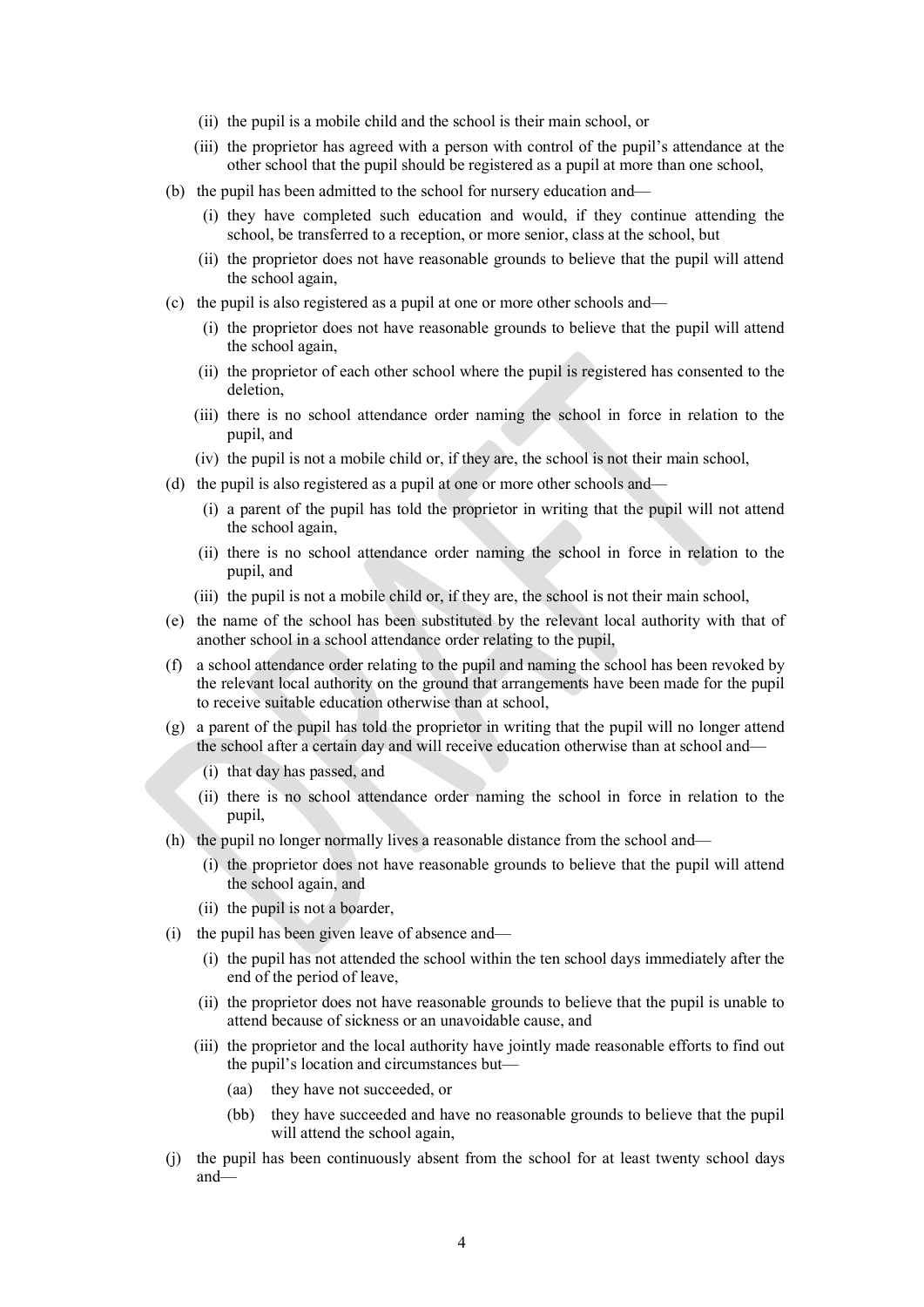- (i) none of the circumstances mentioned in regulation  $10(2)(a)$  or (b)(i) to (x) applied to the pupil at any point during that period,
- (ii) the proprietor does not have reasonable grounds to believe that the pupil is unable to attend because of sickness or an unavoidable cause, and
- (iii) the proprietor and the local authority have jointly made reasonable efforts to find out the pupil's location and circumstances but—
	- (aa) they have not succeeded, or
	- (bb) they have succeeded and have no reasonable grounds to believe that the pupil will attend the school again,
- (k) the pupil is subject to a sentence of detention and the proprietor does not have reasonable grounds to believe that the pupil will attend the school after they cease to be detained under that sentence,
- (l) the pupil has died,
- (m) the pupil will no longer be of compulsory school age by the next time the school meets and—
	- (i) the proprietor does not have reasonable grounds to believe that the pupil will attend the school again, or
	- (ii) the pupil does not meet the academic entry requirements to be transferred to the school's sixth form,
- (n) the pupil is a boarder at the school and—
	- (i) the school is a school maintained by a local authority or is an Academy,
	- (ii) charges for the pupil's board and lodging are payable by a parent of the pupil, and
	- (iii) those charges remain unpaid by the parent at the end of the school term to which they relate,
- (o) the pupil has ceased to be a pupil at the school and the school is not—
	- (i) a school maintained by a local authority, or
	- (ii) an Academy,
- (p) the pupil has been permanently excluded from the school, or
- (q) the pupil's name is entered in the admission register in error.

(2) If a registered pupil at a school is of compulsory school age and a local authority maintain a relevant plan for the pupil, the proprietor of that school must ensure that the pupil's name is not deleted from the school's admission register unless—

- (a) paragraph  $(1)(e)$ ,  $(f)$ ,  $(1)$ ,  $(p)$  or  $(q)$  applies,
- (b) the local authority who maintain the relevant plan have given their consent to the deletion, or
- (c) the local authority who maintain the relevant plan have refused their consent but the Secretary of State has directed that the pupil's name be deleted.

(3) The proprietor of a school must ensure that the name of a pupil who is not of compulsory school age is deleted from the admission register when—

- (a) the pupil is not a boarder and the proprietor does not have reasonable grounds to believe that they will attend the school again,
- (b) the pupil is a boarder and has ceased to be a pupil at the school,
- (c) the pupil has been continuously absent from the school for at least twenty school days and—
	- (i) the pupil did not have leave of absence at any point during that period,
	- (ii) the proprietor does not have reasonable grounds to believe that the pupil is unable to attend because of sickness or an unavoidable cause, and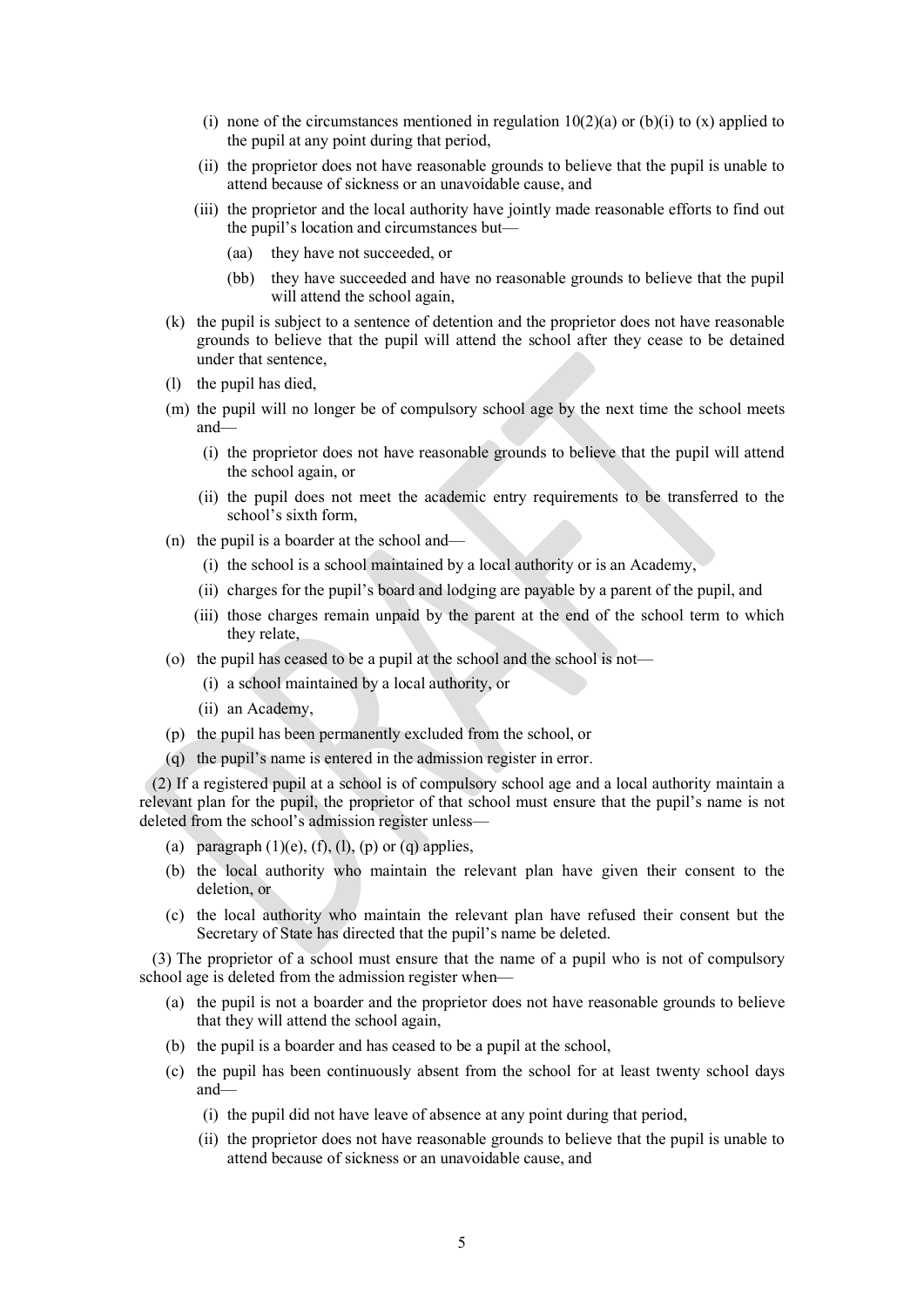- (iii) the proprietor has made reasonable efforts to find out the pupil's location and circumstances but—
	- (aa) has not succeeded, or
	- (bb) has succeeded and has no reasonable grounds to believe that the pupil will attend the school again,
- (d) the pupil has died,
- (e) the pupil has been permanently excluded from the school, or
- (f) the pupil's name is entered in the admission register in error.

(4) In this regulation—

"EHC plan" has the meaning given in section 83(2) of the Children and Families Act 2014(**a**);

"mobile child" means a child of compulsory school age who has no fixed abode because their parent's trade or business requires that parent to travel from place to place;

"main school", in relation to a mobile child, means the school that, during the last 18 months, the child has attended during periods when their parent was not travelling in the course of trade or business or, if there is more than one such school, the school that most recently fulfils those criteria;

"pupil" includes a person who is not a pupil but whose name has been entered in and not deleted from the admission register, except in the second place where it occurs in each of paragraph  $(1)(o)$  and  $(3)(b)$ :

"reception class" means a class in which education is provided which is suitable to the requirements of pupils aged five and any pupils under or over that age who it is expedient to educate together with pupils of that age;

"the relevant local authority", in relation to a school attendance order, means the local authority who served the school attendance order;

"sentence of detention" means—

- (a) a detention and training order under section 233 of the Sentencing Act 2020(**b**),
- (b) a sentence of detention under section 250 of that Act,
- (c) a special sentence of detention for terrorist offenders of particular concern under section 252A of that Act(**c**),
- (d) an extended sentence of detention under section 254 of that Act, or
- (e) a sentence of detention at Her Majesty's pleasure under section 259 of that Act;

"suitable education", in relation to a child, means efficient full-time education suitable to the child's age, ability and aptitude and any special educational needs they may have.

(5) For the purposes of this regulation—

- (a) whether a pupil normally lives at a place is not affected by temporary or occasional absences;
- (b) a child is admitted to a school for nursery education if they are admitted for early years provision as defined by section 20 of the Childcare Act 2006(**d**) and, on admission, are not placed in a reception class or any more senior class;
- (c) a local authority maintain a relevant plan for a registered pupil at a school if they maintain—
	- (i) a child in need plan for the pupil,
	- (ii) a child protection plan for the pupil, or

<sup>(</sup>**a**) 2014 c. 6. There are amendments to section 83 that are not relevant to these Regulations.

<sup>(</sup>**b**) 2020 c. 17.

<sup>(</sup>**c**) Section 252A was inserted by the Counter-Terrorism and Sentencing Act 2021 (c. 11), section 22.

<sup>(</sup>**d**) 2006 c. 21.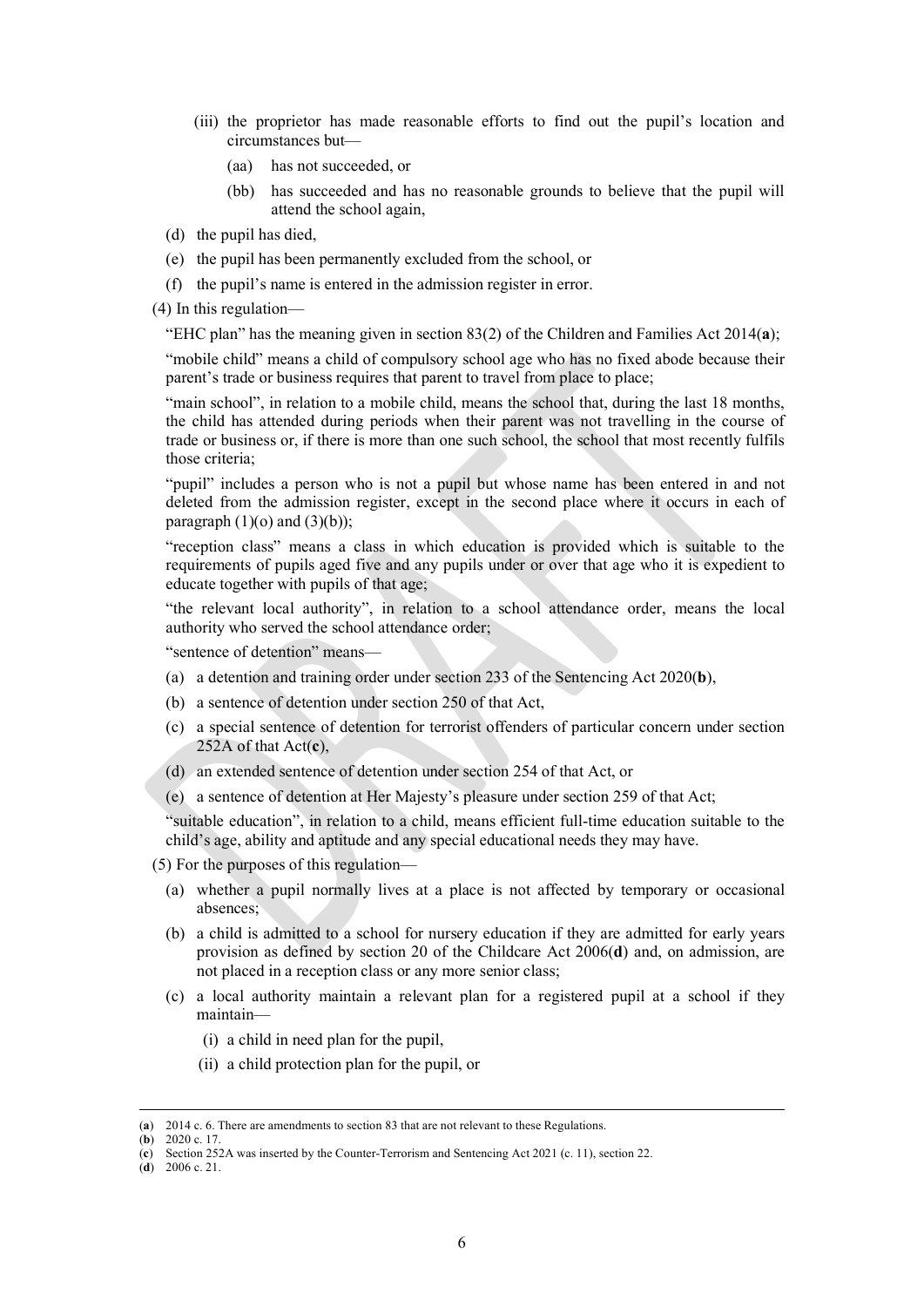- (iii) an EHC plan for the pupil and the school is named in the plan;
- (d) the permanent exclusion of a pupil from a maintained school, pupil referral unit, Academy school or alternative provision Academy on disciplinary grounds does not take effect until the responsible body (as defined in section 51A of the Education Act 2002(**a**)) has discharged its duties under the School Discipline (Pupil Exclusions and Reviews) (England) Regulations 2012(**b**) and—
	- (i) the relevant person, within the meaning of those Regulations, has stated in writing that they do not intend to apply for a review under those Regulations,
	- (ii) the time for applying for a review has expired and no review has been applied for in that time, or
	- (iii) the relevant person has applied for a review within that time and—
		- (aa) they have abandoned the review,
		- (bb) the review panel has upheld the responsible body's decision that the pupil should not be reinstated, or
		- (cc) the review panel has recommended or directed that the responsible body reconsider its decision and the responsible body has decided that the pupil should not be reinstated;
- (e) the permanent exclusion of a pupil from a city technology college or a city college for the technology of the arts does not take effect until the proprietor has discharged its duties in relation to a permanent exclusion under the agreement entered into pursuant to section 482 of the 1996 Act(**c**) and—
	- (i) the relevant person (within the meaning of that agreement) has stated in writing that they do not intend to bring an appeal,
	- (ii) the time for bringing an appeal has expired and no appeal has been brought within that time, or
	- (iii) an appeal brought within that time has been determined or abandoned.

#### **Contents of attendance register**

**10.**—(1) The proprietor of a school must ensure that the attendance information specified in paragraphs (2) and (3) is recorded in the attendance register at the beginning of each morning session and once during each afternoon session.

(2) For each registered pupil who is not a boarder the attendance information is whether the pupil is—

- (a) attending—
	- (i) the school,
	- (ii) another school at which the pupil is a registered pupil,
	- (iii) any other place for an approved educational activity within paragraph (8), or
	- (iv) any other place for approved remote education within paragraph (9), or
- (b) absent—
	- (i) with leave,
	- (ii) on a day exclusively set apart for religious observance by the religious body to which a parent of the pupil belongs,
	- (iii) and unable to attend because of sickness,
	- (iv) and unable to attend because of an unavoidable cause,

<sup>(</sup>**a**) 2002 c. 32. Section 51A was inserted by the Education Act 2011 (c. 21), section 4.

<sup>(</sup>**b**) S.I. 2012/1033, amended by S.I. 2020/543 and S.I. 2020/908.

<sup>(</sup>**c**) Section 482 was repealed by the Education Act 2011 (c. 21), section 63 and Schedule 14, paragraph 16.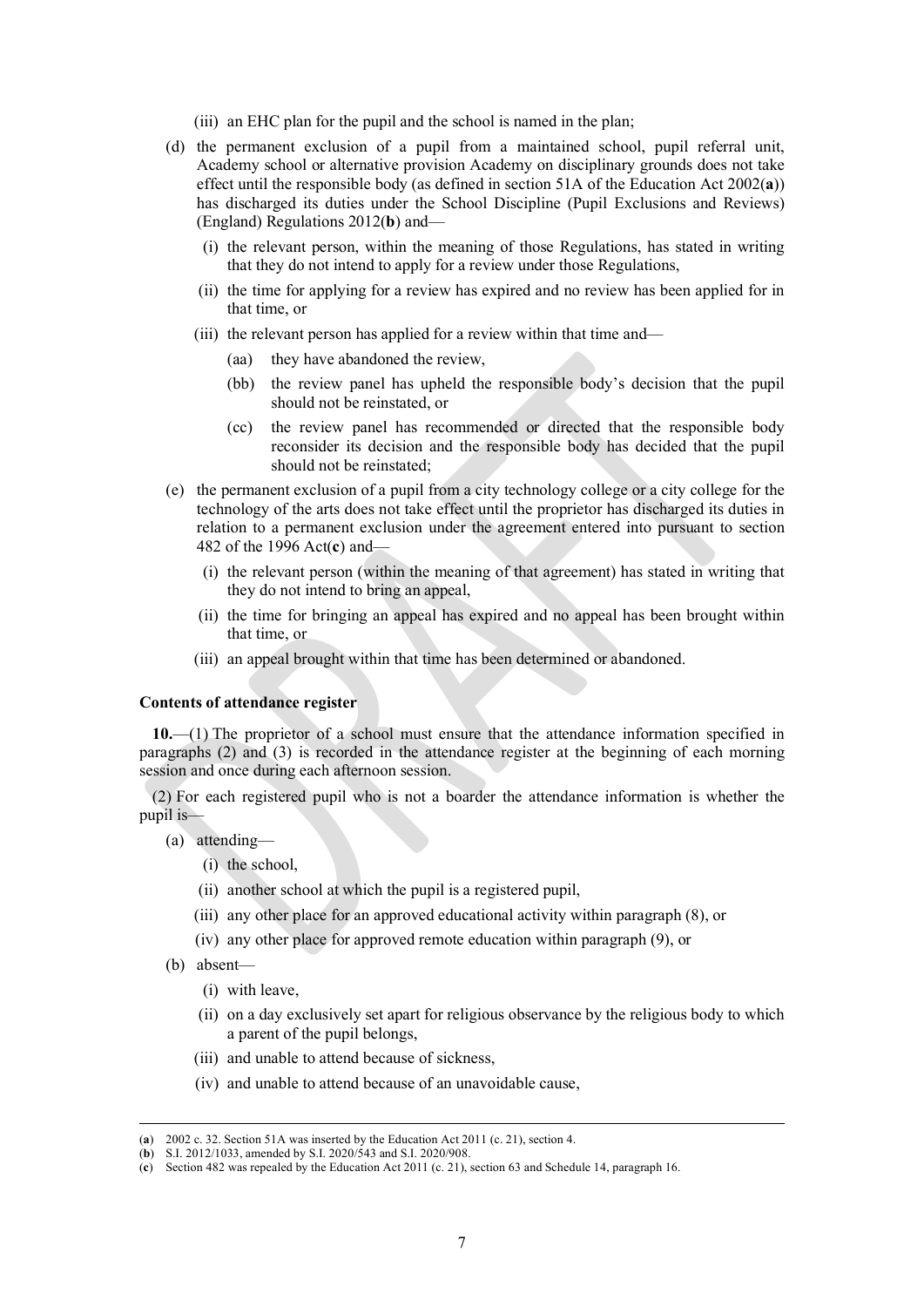- (v) and excluded from the school for any reason except the one mentioned in paragraph (viii),
- (vi) and unable to attend because the school is not within walking distance of the pupil's home and the local authority for the area where the pupil normally lives have not made suitable arrangements for—
	- (aa) the pupil's transport to and from the school,
	- (bb) boarding accommodation for the pupil at or near the school, or
	- (cc) enabling the pupil to become a registered pupil at a school nearer the pupil's home,
- (vii) and unable to attend because the school is not within walking distance of the pupil's home and the transport to and from school that is normally provided for the pupil by the proprietor or a local authority is not available,
- (viii) and unable to attend because part of the school premises is unavoidably out of use and the pupil is one of those who the proprietor considers cannot practicably be accommodated in those parts of the premises that remain in use,
	- (ix) and unable to attend because of widespread disruption to travel caused by a local, national or international emergency,
	- (x) and the pupil's travel to or attendance at the school would be—
		- (aa) contrary to any guidance relating to the incidence or transmission of infection or disease published by the Secretary of State for Health and Social Care or any body or authority exercising equivalent functions in relation to Scotland, Wales or Northern Ireland, or
		- (bb) prohibited by any enactment relating to the incidence or transmission of infection or disease or any instrument made under such an enactment, or
	- (xi) in other or unknown circumstances.

(3) If a registered pupil is recorded as attending a place other than a school at which the pupil is a registered pupil for an approved educational activity within paragraph (8) or for approved remote education within paragraph (9) the attendance information also includes the nature of the approved educational activity or approved remote education.

(4) If, at the time when the attendance register is taken, it cannot be established which of the circumstances in paragraph (2) applies, the pupil is to be recorded as absent in other or unknown circumstances.

(5) If a registered pupil is recorded as absent in other or unknown circumstances in accordance with paragraph (4) and it is later established by or on behalf of the proprietor that one of the other circumstances in paragraph (2) applied, the proprietor must ensure that the register is amended accordingly as soon as reasonably possible.

(6) The proprietor of a school must ensure that the education information specified in paragraph (7) is recorded in the attendance register once during each period when the school was due to meet for a session but the session has been cancelled.

(7) For each registered pupil the education information is whether the pupil is provided with approved remote education within paragraph (9) and, if so, the nature of the approved remote education.

(8) An approved educational activity is an activity that is—

- (a) approved by a person authorised to do so by the proprietor,
- (b) of an educational nature, including work experience under section 560 of the 1996 Act (work experience in last year(s) of compulsory schooling) and a sporting activity, and
- (c) supervised by a person authorised by and acting under the direction of the proprietor or head teacher.
- (9) Education is approved remote education in relation to a registered pupil at a school if—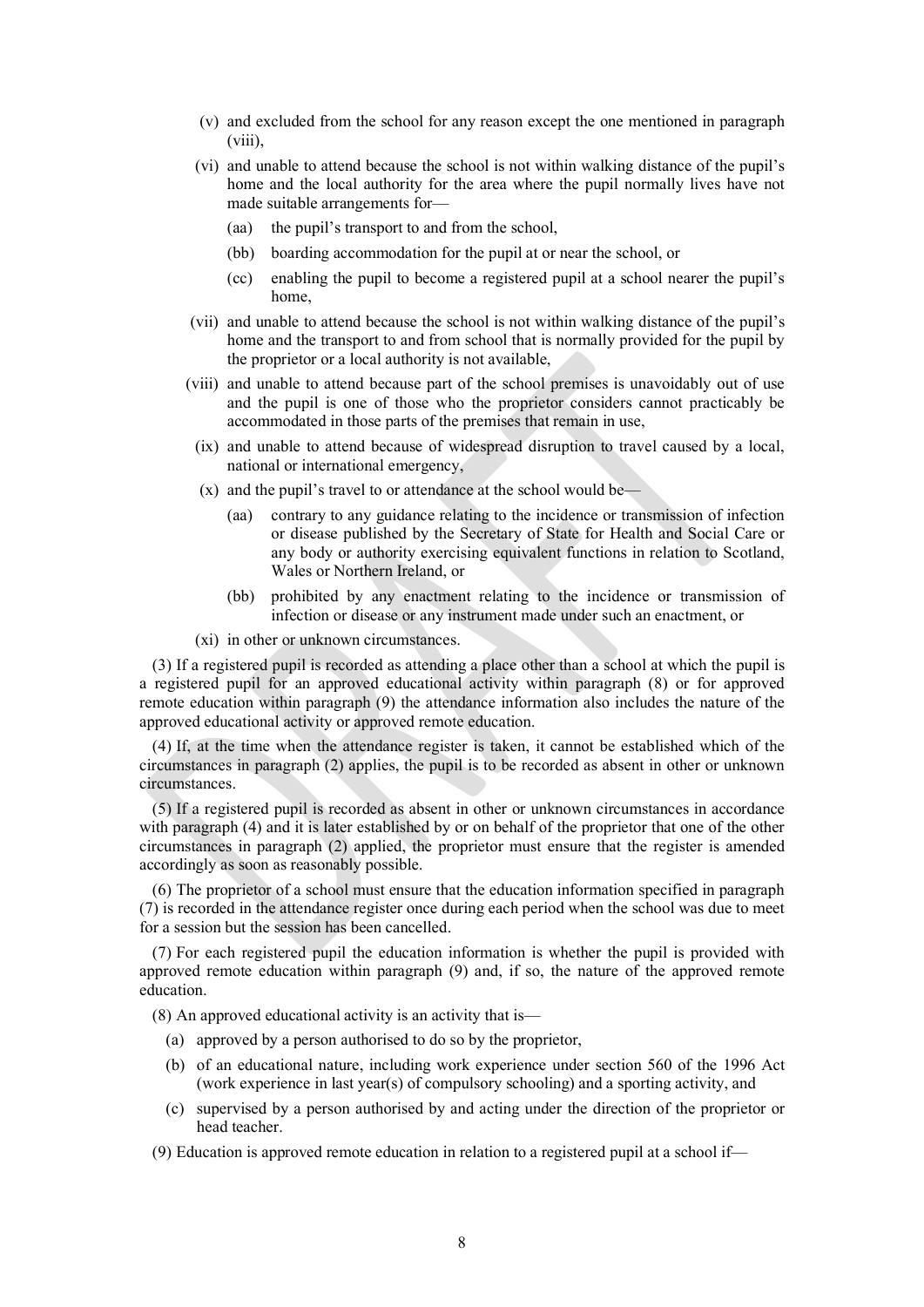- (a) it has been specified by a teacher at the school as education that the pupil is to receive during a period when—
	- (i) the pupil is absent and unable to attend the school because the school is not within walking distance of the pupil's home and the transport to and from school that is normally provided for the pupil by the proprietor or a local authority is not available,
	- (ii) the pupil is absent and unable to attend because part of the school premises is unavoidably out of use and the pupil is one of those who the proprietor considers cannot practicably be accommodated in those parts of the premises that remain in  $\overline{\text{use}}$
	- (iii) the pupil is absent and unable to attend the school because of widespread disruption to travel caused by a local, national or international emergency,
	- (iv) the pupil is absent and their travel to or presence at the school would be—
		- (aa) contrary to any guidance relating to the incidence or transmission of infection or disease published by the Secretary of State for Health and Social Care or any body or authority exercising equivalent functions in relation to Scotland, Wales or Northern Ireland, or
		- (bb) prohibited by any enactment relating to the incidence or transmission of infection or disease or any instrument made under such an enactment, or
	- (v) the school was due to meet for a session but the session has been cancelled, and
- (b) it is to be provided by a person who is in a different place from the pupil for whom it is provided, and
- (c) the proprietor and a parent of the pupil have agreed whether and by whom the pupil is to be supervised while receiving the education.
- (10) In this regulation—

"enactment" includes—

- (a) an enactment passed or made after these Regulations,
- (b) an enactment contained in subordinate legislation within the meaning of the Interpretation Act 1978(**a**),
- (c) an enactment contained in, or in an instrument made under, an Act of the Scottish Parliament,
- (d) an enactment contained in, or in an instrument made under, an Act or Measure of Senedd Cymru,
- (e) an enactment contained in, or in an instrument made under, Northern Ireland legislation;

"walking distance" has the meaning given in section 444(5) of the 1996 Act.

### **Leave of absence**

**11.**—(1) Leave of absence from a state-funded school may only be given by a person who the school's proprietor has authorised to do so (an "authorised person").

(2) An authorised person may not give a pupil leave of absence to undertake employment (whether paid or unpaid) during school hours except—

(a) employment to take part in a performance to which section 37(2) of the Children and Young Persons Act 1963(**b**) applies and—

<sup>(</sup>**a**) 1978 c. 30. "Subordinate legislation" is defined in section 21(1), which has been amended by the European Union (Withdrawal) Act 2018 (c. 16), Schedule 8, paragraph 19, the European Union (Withdrawal Agreement) Act 2020 (c. 1), Schedule 5, paragraph 10 and S.I. 2020/463.

<sup>(</sup>**b**) 1963 c. 37. Section 37 has been amended by the Cable and Broadcasting Act 1984 (c. 46), section 57(1) and Schedule 5, paragraph 12, the Broadcasting Act 1990 (c. 42), section 203(1) and Schedule 20, paragraph 6, the Education Act 1996 (c. 56), section 582(1) and Schedule 37, paragraph 10, S.I. 1998/276, the Licensing Act 2003 (c. 17), section 198(1) and Schedule 6, paragraph 32 and the Licensing (Scotland) Act 2005 (asp 16), section 144 and Schedule 6, paragraph 1.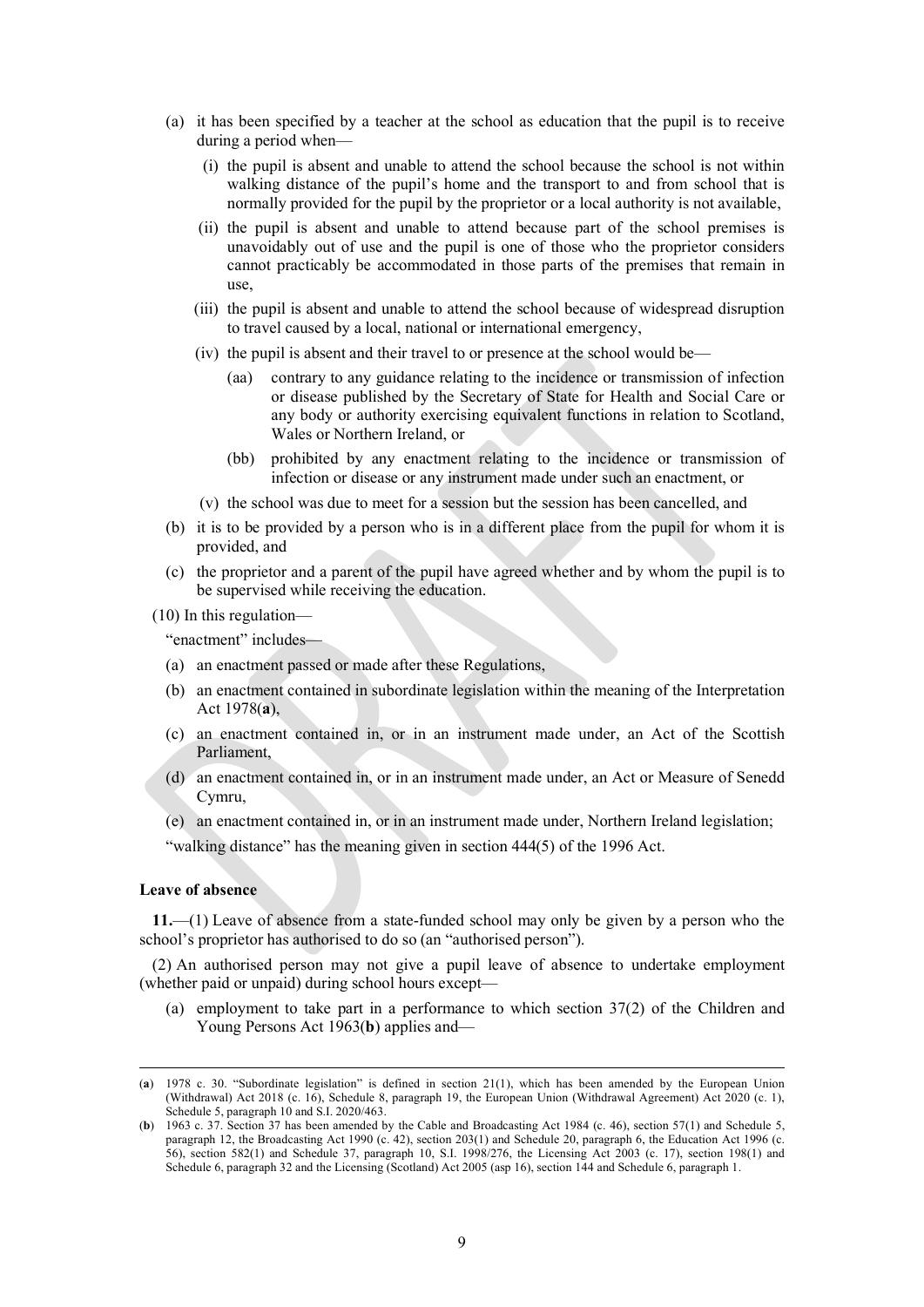- (i) in which the pupil is authorised to take part by a licence by a local authority under section 37(1) of that Act, or
- (ii) for which the pupil does not need a licence because of section 37(3) of that Act, or
- (b) employment abroad for a purpose mentioned in section 25(1) of the Children and Young Persons Act 1933(**a**) for which the pupil has been given a licence by a justice of the peace under section 25(2) of that Act.

(3) An authorised person may not give a pupil leave of absence for any other purpose unless paragraph  $(4)$ ,  $(5)$  or  $(6)$  applies.

(4) This paragraph applies if—

- (a) a parent who the pupil normally lives with has asked for the leave in advance, and
- (b) the authorised person thinks that leave should be given because of the exceptional circumstances of the request.

(5) This paragraph applies if—

- (a) the leave is to enable the pupil to attend an interview for employment or for admission to another educational institution, and
- (b) a parent who the pupil normally lives with has asked for the leave in advance.

(6) This paragraph applies if—

- (a) the pupil will cease to be of compulsory school age within a year after the leave begins,
- (b) the leave is to enable the pupil to study for a public examination, and
- (c) the leave has been agreed in advance between the authorised person and a parent who the pupil normally lives with.

(7) In this regulation "state-funded school" means—

- (a) a school maintained by a local authority;
- (b) a special school not maintained by a local authority;
- (c) a school which is an Academy not already falling within paragraph (b).

## **Examination of and extracts from registers**

**12.**—(1) A relevant office-holder may examine and take extracts from the admission register and the attendance register of a school for the purposes of their functions under the Education Acts.

(2) The proprietor of a school must ensure that the admission register and the attendance register are available for examination during school hours by any relevant office-holder.

(3) The proprietor of a school must ensure that a relevant office-holder is permitted to take extracts from the admission register or attendance register.

- (4) In this regulation—
	- (a) any reference to an admission register or attendance register includes any back-up copy made in accordance with regulation 5(3);
	- (b) "relevant office-holder" means—
		- (i) the Secretary of State;
		- (ii) Her Majesty's Chief Inspector of Education, Children's Services and Skills;
		- (iii) an officer of the local authority who is authorised for the purpose.

<sup>(</sup>**a**) 1933 c. 12. Section 25 has been amended by the Children and Young Persons Act 1963 (c. 37), section 64(1) and (3), Schedule 3, paragraph 7 and Schedule 5, the Employment Act 1989 (c. 38), section 10 and Schedule 3, Part 3, paragraph 10 and the Children Act 1989 (c. 41), section 108(5) and Schedule 13, paragraphs 3 and 6, S.I. 1998/276. There are other amendments that are not relevant to these Regulations.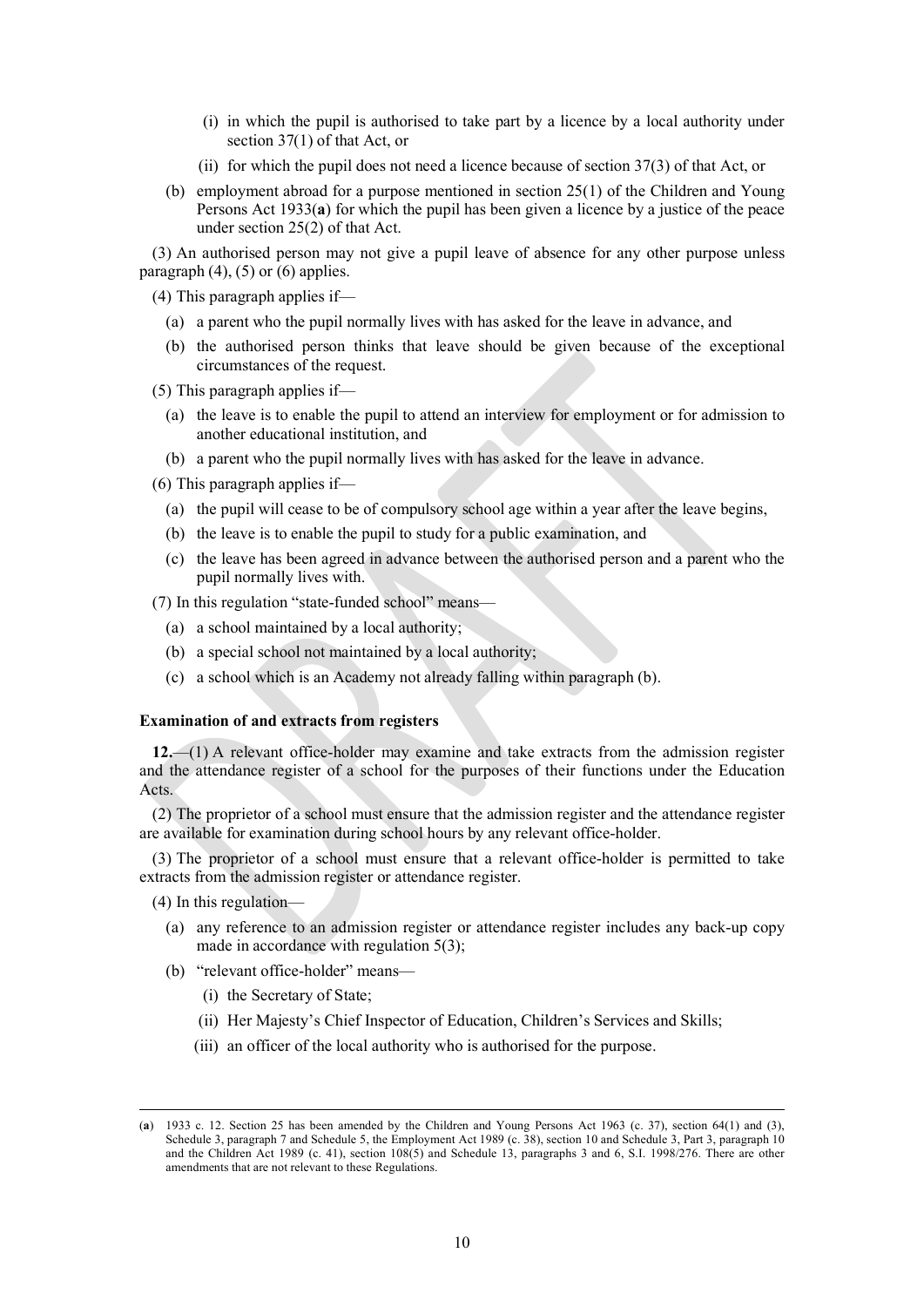#### **Returns**

**13.**—(1) By the end of the fifth day after the day when a registered pupil's name is entered in the admission register of a school the proprietor of the school must make a return to the local authority (a "new pupil return") giving all the information about the pupil that has been entered in the admission register.

(2) But the proprietor is not required to make a new pupil return about a registered pupil if—

- (a) the registered pupil is placed, on admission, in the school's most junior class,
- (b) the registered pupil's starting day is the first day of the school year, and
- (c) the local authority have not asked the proprietor to make new pupil returns in such cases.

(3) When a registered pupil's name is deleted from the admission register of a school the proprietor of the school must make a return to the local authority (a "deletion return") giving the following information about the registered pupil from the admission register—

- (a) full name;
- (b) address;
- (c) the full name and address of any parent the pupil normally lives with;
- (d) at least one telephone number by which each such parent can be contacted in an emergency;
- (e) the information entered in the admission register in accordance with regulation  $8(6)$ , if any;
- (f) the information entered in the admission register in accordance with regulation  $8(7)$ , if any;
- (g) which of the circumstances listed in regulation 9(1) or (3) are the basis for the deletion of the registered pupil's name.
- (4) But the proprietor is not required to make a deletion return about a registered pupil if—
	- (a) the registered pupil's name is deleted at or after the end of the final term of the school year,
	- (b) the registered pupil is in the school's most senior class when their name is deleted, and
	- (c) the local authority have not asked the proprietor to make deletion returns in such cases.

(5) The proprietor of a school must make a return to the local authority (an "attendance return") giving the full name and address of every registered pupil of compulsory school age who is not a boarder and who—

- (a) has failed to attend the school regularly, or
- (b) has been absent from the school for a continuous period of at least ten school days.

(6) An absence or failure to attend is not to be counted for the purposes of paragraph (5) if the pupil was—

- (a) attending another school at which they were a registered pupil, or
- (b) attending any other place for an approved educational activity within regulation 10(5).

(7) The proprietor must make attendance returns at whatever intervals it has agreed with the local authority or, in the absence of such an agreement, at whatever intervals the Secretary of State determines.

(8) The proprietor of the school must make a return to the local authority (a "sickness return") giving the full name and address of a registered pupil of compulsory school age if—

- (a) the pupil is recorded in the attendance register as absent and unable to attend because of sickness, and
- (b) the proprietor has reasonable grounds to believe that the pupil—
	- (i) will be unable to attend because of sickness for at least 15 consecutive school days, or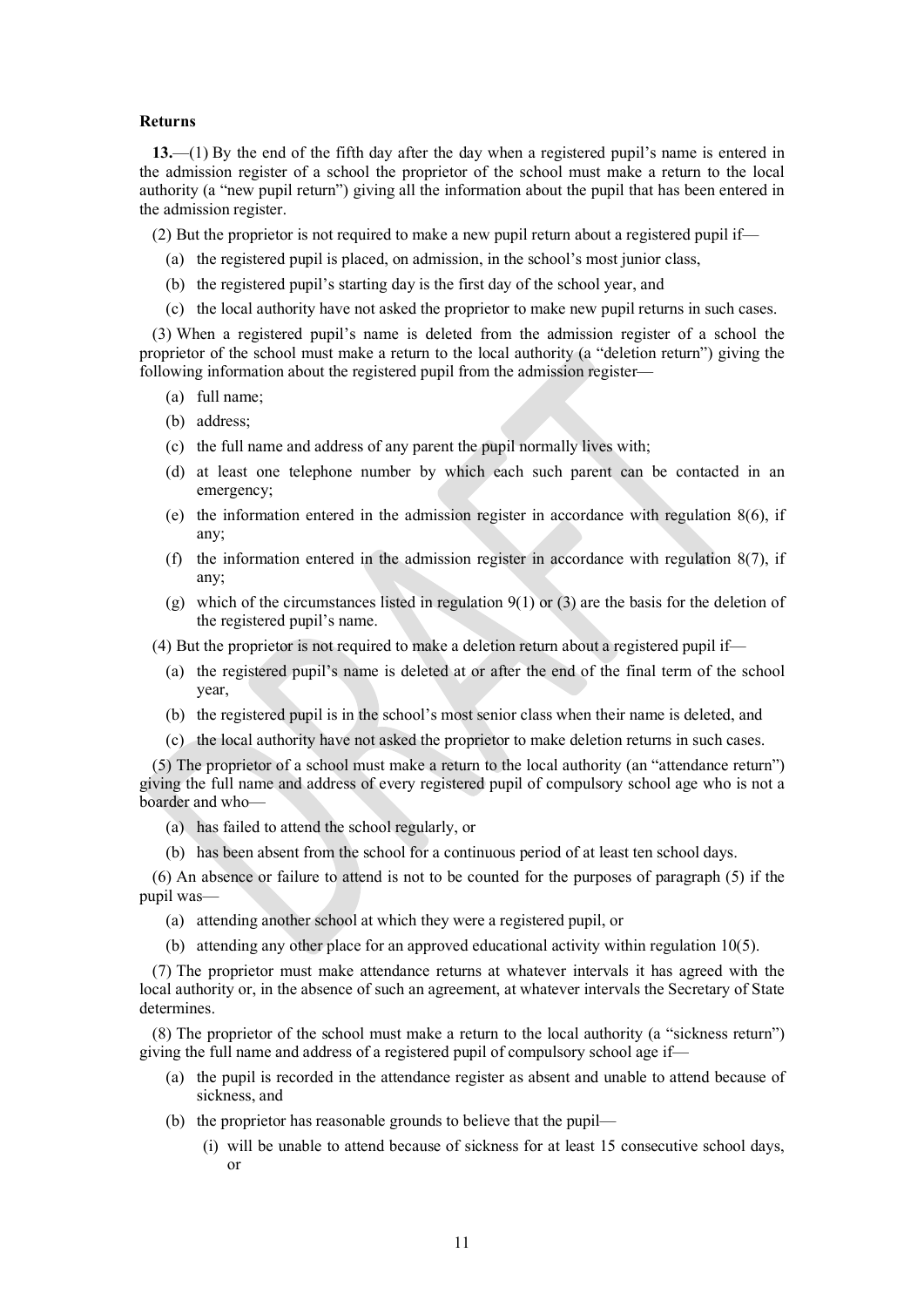(ii) will be, or will have been, unable to attend because of sickness for a total of at least 15 school days during the school year, whether consecutive or not.

(9) The proprietor must make a sickness return as soon as possible after the conditions in paragraph (8) are satisfied.

(10) The proprietor is not required to make a sickness return for a pupil if it has already made a sickness return for that pupil in the same school year and relating to the same sickness.

*Name* Address Minister of State Date Department for Education

## SCHEDULE Regulation 4

Revocations

| Regulations revoked                               | Reference | Extent of revocation    |
|---------------------------------------------------|-----------|-------------------------|
| The Education (Pupil                              | 2006/1751 | The whole Regulations   |
| Registration) (England)                           |           |                         |
| Regulations 2006<br>The Education and Inspections | 2007/603  | Regulation 17           |
| Act 2006 (Consequential                           |           |                         |
| Amendments) Regulations                           |           |                         |
| 2007                                              |           |                         |
| The Education (Pupil                              | 2010/1725 | The whole Regulations   |
| Registration) (England)                           |           |                         |
| (Amendment) Regulations                           |           |                         |
| 2010<br>The Education (Pupil                      | 2011/1625 | The whole Regulations   |
| Registration) (England)                           |           |                         |
| (Amendment) Regulations                           |           |                         |
| 2011                                              |           |                         |
| The School Discipline (Pupil                      | 2012/1033 | Schedule 2, paragraph 4 |
| <b>Exclusions and Reviews)</b>                    |           |                         |
| (England) Regulations 2012                        |           |                         |
| The Education (Pupil<br>Registration) (England)   | 2013/756  | The whole Regulations   |
| (Amendment) Regulations                           |           |                         |
| 2013                                              |           |                         |
| The Education (Pupil                              | 2016/792  | The whole Regulations   |
| Registration) (England)                           |           |                         |
| (Amendment) Regulations                           |           |                         |
| 2016                                              | 2020/544  |                         |
| The Education (Pupil<br>Registration) (England)   |           | The whole Regulations   |
| (Coronavirus) (Amendment)                         |           |                         |
| Regulations 2020                                  |           |                         |
| The Education (Pupil                              | 2020/816  | The whole Regulations   |
| Registration) (England)                           |           |                         |
| (Coronavirus) (Amendment)                         |           |                         |
| (No. 2) Regulations 2020                          |           |                         |
| The Education (Pupil<br>Registration) (England)   | 2021/852  | The whole Regulations   |
| (Coronavirus) (Amendment)                         |           |                         |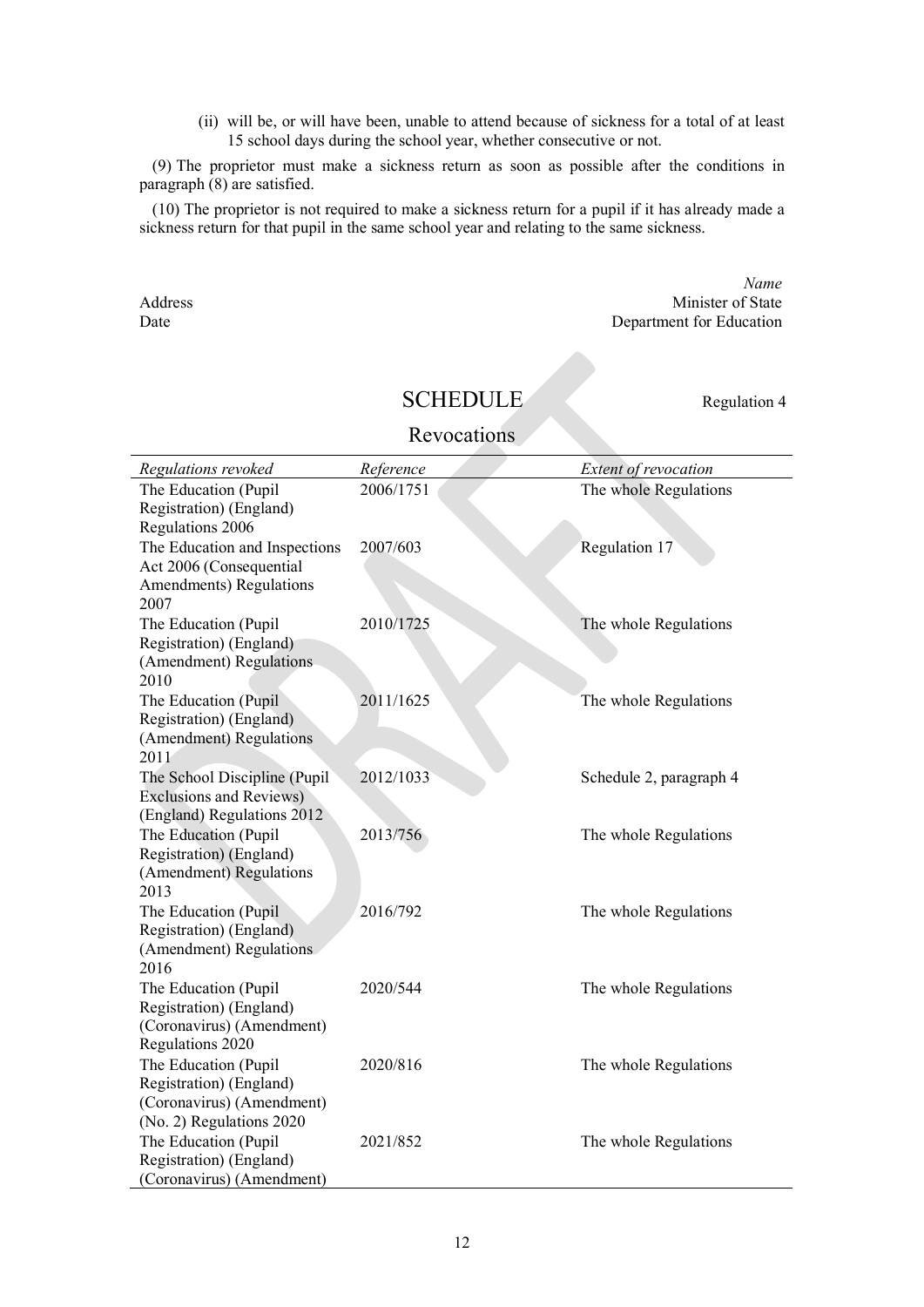## **EXPLANATORY NOTE**

## *(This note is not part of the Regulations)*

These Regulations consolidate and change the law relating to the registration of pupils at schools. They revoke and replace the Education (Pupil Registration) (England) Regulations 2006 ("the 2006 Regulations") and a number of amendments that have been made to those Regulations, as set out in the Schedule. This note mentions the main changes.

Every school in England must have a register of all its pupils. These Regulations set out how these registers must be kept, what information must be in the registers and other details. The Regulations also deal with the granting of leave of absence from some schools in England.

The proprietor of every school must make sure the school has an admission register and, unless all the pupils at the school are boarders, an attendance register (regulation 5). In a change from the 2006 Regulations, all registers must be kept electronically. Regulation 6 details how registers are to be updated and regulation 7 requires every entry in a register to be kept for at least six years. This is a change from the 2006 Regulations, in which the minimum period is three years.

Regulation 8 sets out the information that must be included in the admission register. The main change from the 2006 Regulations is that the register must include not only a pupil's full name but also the name they use at school (paragraph  $(3)(b)$ ).

Once a pupil's name has been added to the admission register, it can and must be deleted if, and only if, one of the situations described in regulation 9 arises. Paragraph (1) lists the grounds of deletion for pupils of compulsory school age and paragraph (3) lists the grounds for other pupils. The main differences between those grounds and the ones in the 2006 Regulations are:

- there is a new ground of deletion when a pupil of compulsory school age is registered at more than one school and their parent wishes to withdraw them from one of those schools (paragraph (1)(d));
- in certain cases when a pupil of compulsory school age has been absent for twenty school days, or has not returned from a leave of absence, their name is to be deleted not only if the proprietor and local authority have failed to find out where they are (as in the 2006 Regulations) but also if they have found out their location and circumstances but do not believe they will return to the school (paragraph  $(1)(i)$ ) and  $(i)$ );

— a similar change is made for pupils who are not of compulsory school age (paragraph  $(3)(c)$ ;

there is a new ground of deletion for cases where a child or young person is registered as a pupil but should not be (for example where their name was mistakenly added before their starting day, or mistaking them for a different child) (paragraphs  $(1)(q)$  and  $(3)(f)$ ).

Regulation 10 concerns the attendance register. Every school session, specified information must be recorded in the attendance register about every registered pupil who is not a boarder. Unlike in the 2006 Regulations, the information to be recorded is the same regardless of the pupil's age. The list of situations that must be recorded has been restructured and there are no longer situations that are treated as neither presence nor absence. The specific situations that must be recorded, however, remains similar. The main differences are:

- it must be recorded when a pupil is attending a place other than the school (or another school where they are registered) for approved remote education (paragraphs  $(2)(a)(iv)$ and (9));
- it must be specifically recorded when a pupil is absent because they are excluded, which was previously treated as falling within 'unavoidable cause' (paragraph  $(2)(b)(v)$ );
- the temporary requirement in the 2006 Regulations to record when a pupil is not attending in circumstances relating to coronavirus is not replicated in these Regulations, but it must now be recorded when a pupil is absent and their travel to or attendance at the